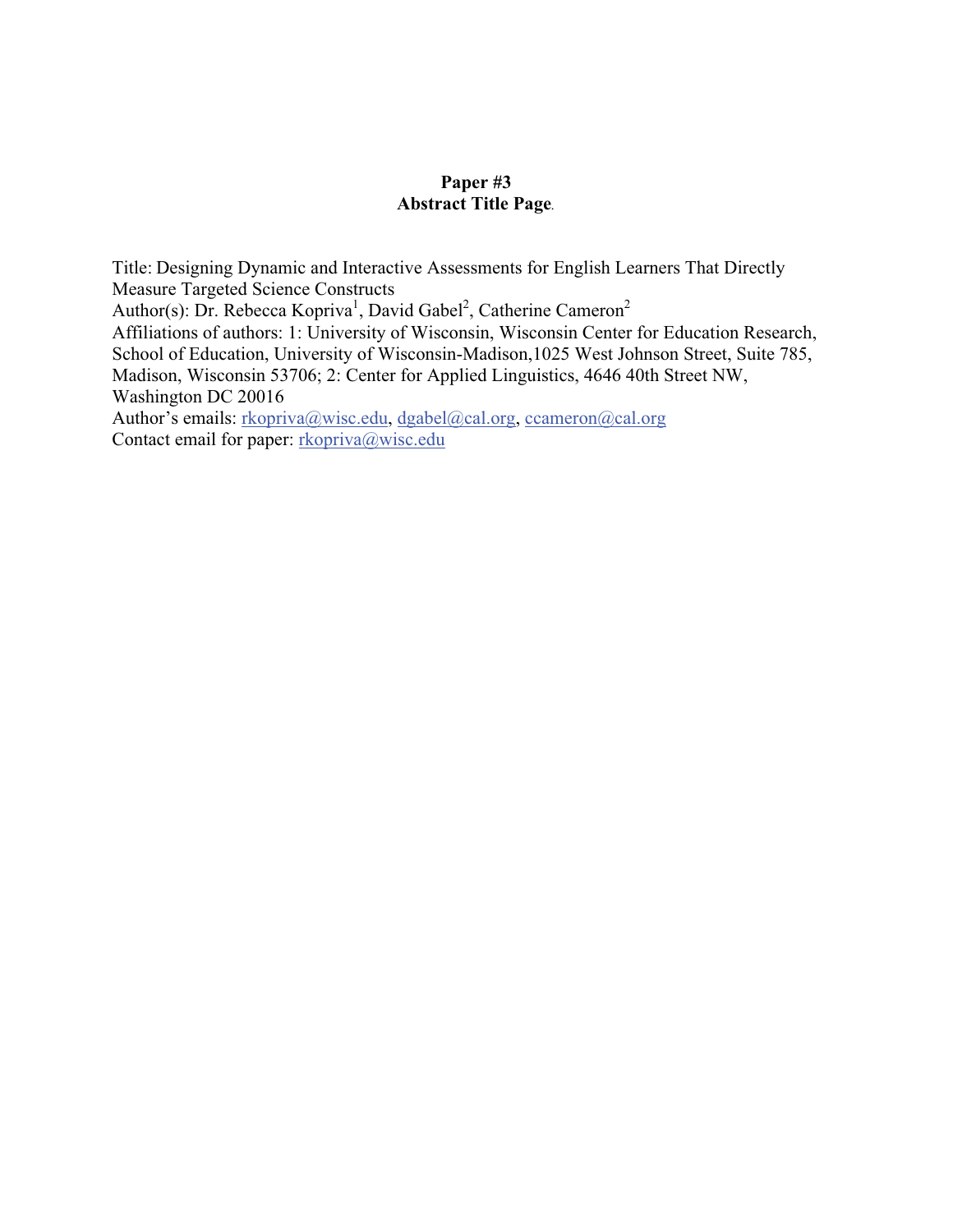### **Abstract Body**

### **Background / Context:**

Recent trends are towards computerizing large scale assessments, and this movement has been accelerating with the RTTT assessment grants and the establishment of SMARTER Balanced and PARCC consortia. As we move towards widespread computer delivery of assessments, there is an opportunity not to be missed of not only improving what assessments can measure, and increasing the speed of feedback, but also improving the accessibility and validity of these assessments for ELLs and others.

This presentation will explain and illustrate how computer-based innovative test tasks are designed in a multi-semiotic environment to effectively and comprehensibly convey meaning to all students, especially English language learners (ELLs), students with learning disabilities (LDs), selected other students with disabilities, and non-identified native English speaking poor readers, giving them the tools they need to express complex thinking in mathematics and science. With text playing a peripheral rather than primary role, multi-semiotic representations of context, content, and task demand are combined with innovative student response mechanisms to engage cognitive schemas. These response mechanisms allow students to show what they know and can do by manipulating various stimuli for the purposes of modeling, assembling, classifying, drawing and using relational templates to demonstrate complex causal inferences. ONPAR uses this methodology to create tasks that leverage the dynamic and interactive capacities of computers to convey meaning to and from the test taker not only during the delivery of the task demands but also in how students are equipped to give evidence of their learning. Being able to legitimately express knowledge and skills is one of the most difficult barriers for students with language or attention challenges when language and language structures typically associated with more complex skill levels are not accessible. Several ONPAR projects in elementary, middle school and high school math and science have focused on allowing these student groups to demonstrate their understanding of more complex concepts, skills and reasoning at a level commensurate with how students proficient in reading and writing English explain their understandings. While the ONPAR projects are using these methods in computer-interactive environments, teachers can and should routinely deploy similar methods in their content classrooms to better measure what all students, including these focal groups, can do. These kinds of applications will be discussed.

# **Purpose / Objective / Research Question / Focus of Study:**

This presentation will explain and illustrate how computer-based innovative test tasks are designed in a multi-semiotic environment to effectively and comprehensibly convey meaning to students, especially English language learners (ELLs), students with learning disabilities (LDs), selected other students with disabilities, and non-identified native English speaking poor readers, and give them the tools they need to express complex thinking in mathematics and science.

#### **Setting:**

Research was conducted in elementary and middle school students.

# **Population / Participants / Subjects:**

Research was conducted for math and science ONPAR projects with elementary and middle school students. A series of cognitive labs conducted with individual students early in the projects to refine the ONPAR approach.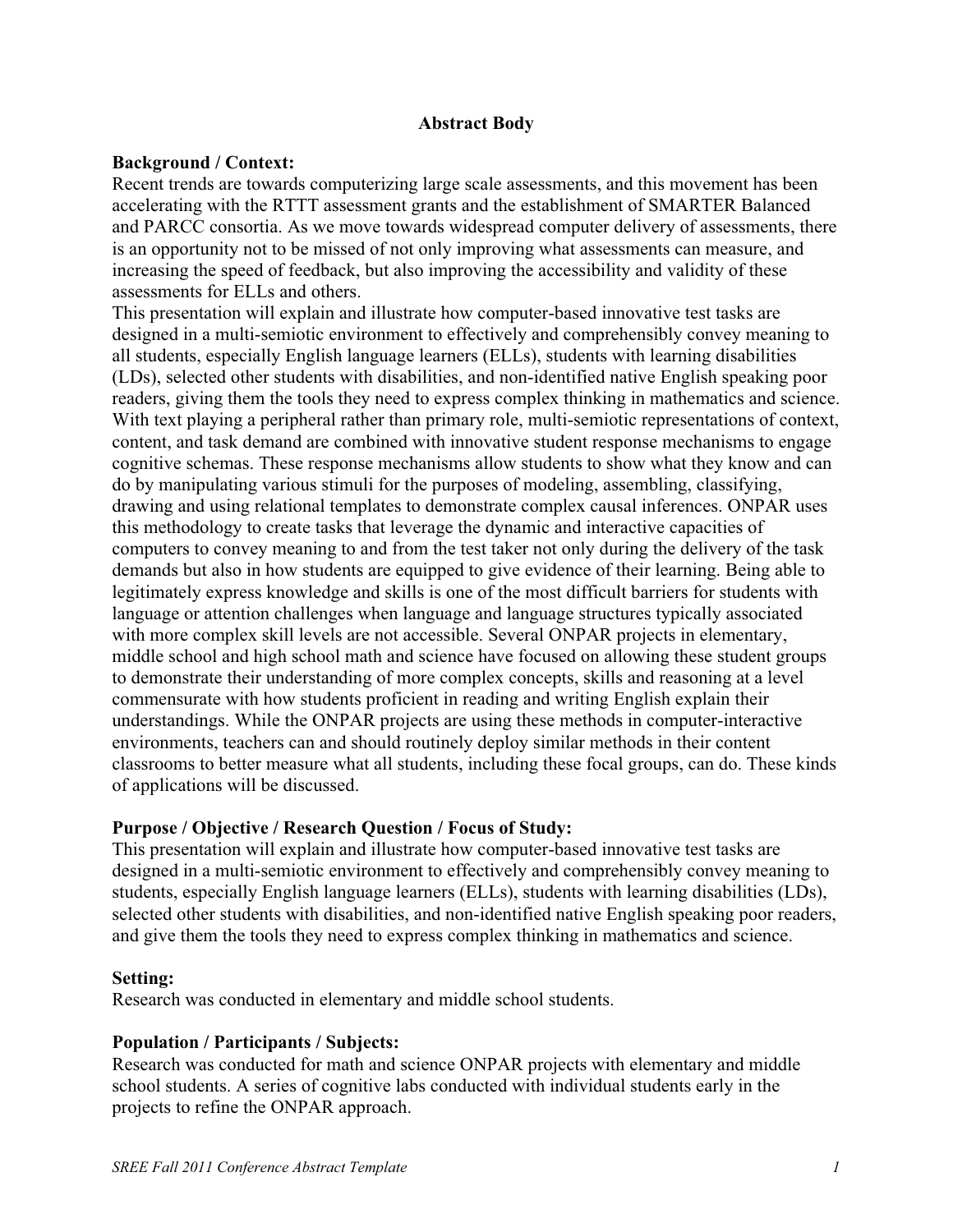For the science project, focal groups included all levels of English language learners (ELLs) as well as the control group of non-identified native English speaking students. A total of 513 fourth-grade and 468 eighth-grade students from 26 schools in five states took part in the ONPAR science study.

For the math project, the focal groups were extended to also include students with learning disabilities (LDs), other students with disabilities that the teachers thought might benefit, and non-identified native English speaking poor readers, as well as the groups included in the science project. A total of 1048 fifth-grade and 1258 eighth-grade students from four states took part in the ONPAR math pilot.

# **Intervention / Program / Practice:**

Interactive and Dynamic items are built within four environments which form an organizational and conceptual framework within ONPAR's approach. These environments – 1) introduction 2) problem environment 3) task question and 4) response environment – are made explicit through multi-semiotic representations of content and context that focus the test taker on the item target and minimize construct irrelevant variance.

Four techniques are used within these environments: 1) Multisemiotic representations used to replace large amounts of text, and build meaning and complexity across screens 2) Multisemiotic representations used to focus students on item target 3) Varied item types used to directly measure the construct 4) Intuitive user-interface design used to minimize the construct irrelevant variance associated with figuring out how to interact with the item.

Text is minimal, mainly used for precision purposes, and supported multi-semiotically through static visuals, animations, focusing techniques and audio in English or the students' first academic language.

#### **Research Design:**

Cognitive labs were conducted with individual students to assess the efficacy of the ONPAR approach. A "think aloud" approach was used to assess the accessibility of the items and to study student cognitive processes as they responded to the items. Each cognitive lab session included an interviewer, and an observer, and followed a protocol created to elicit the desired information.

#### ONPAR Science:

An experimental study with equivalent groups randomly assigned fourth- and eighth grade students to one of two randomly assigned science test forms: (a) a traditional full-text form consisting of existing state items from which the ONPAR items had been built, or (b) an ONPAR form that used complete sentences, onscreen support, and audio translation of text in the student's native language. Test forms were delivered on laptops transported to the schools. The ONPAR items used dynamic simulated contexts and asked students to demonstrate what they knew by manipulating stimuli in various ways. At each grade, each the forms consisted of 11 items. The traditional fourth-grade form included 10 multiple-choice and 1 constructed-response items, while the traditional eighth-grade form included 9 multiple-choice and 2 constructedresponse items. ONPAR forms each contained 11 item tasks. Students were assigned to one of four groups for testing based on their level of English language proficiency as measured by the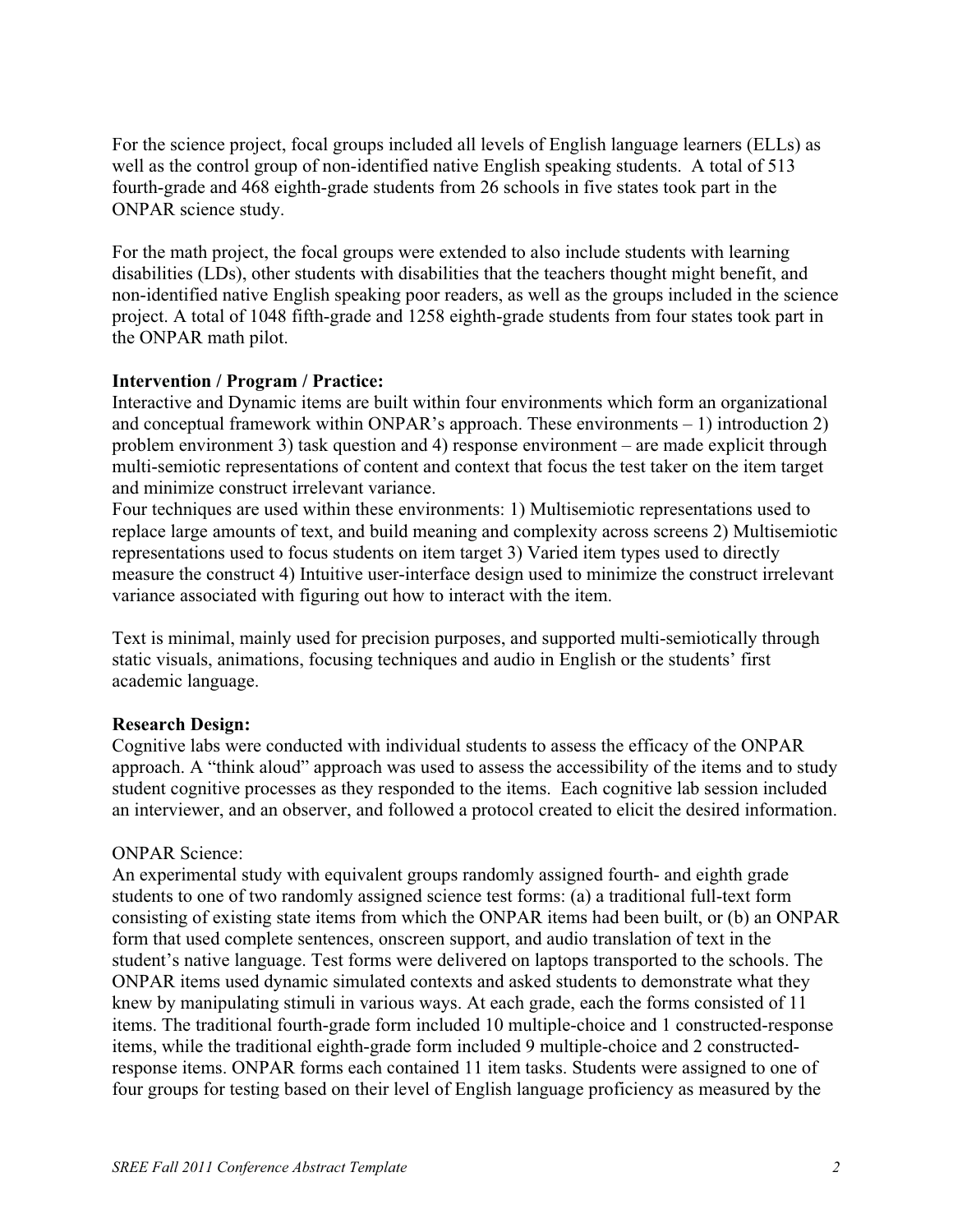WIDA-developed ACCESS for ELLs® assessment: (a) *low proficiency ELs* (Level 1 or 2 out of 5), (b) *mid-proficiency ELs* (Level 3), (c) *high-proficiency ELs* (Level 4 or 5), and (d) *non-EL controls*.

### ONPAR Math

The ONPAR math pilot was a similar design to the Science study. The study used a randomized design to investigate how students performed on  $4<sup>th</sup>$  and  $7<sup>th</sup>$  grade ONPAR tasks as compared to the traditional test measuring the same content. The focal groups included students who were classified as ELLs, learning disabled (LD), native English speaking poor readers with no IEPs (poor readers), and other students with disabilities who teachers felt may have been helped by the interactive items. The forms included 19-21 intermingled ONPAR and traditional items which were randomly assigned to participating students. The forms were delivered remotely through internet browsers.

### **Data Collection and Analysis:**

Student responses from the two studies were collected and scaled across forms and results for the focal groups were analyzed and compared to the control groups within forms and within groups between forms. Additional measures, including teacher ratings of students' content ability on specific constructs measured by the test questions, and state math and reading data were used to validate the results.

Cognitive Lab results were used to inform item development.

#### **Findings / Results:**

Results from the randomized experimental study in science indicate that, when academic ability was controlled, low English proficient ELLs and non-ELLs in both grades 4 and 8 performed similarly on tasks which utilized ONPAR techniques, while there were significant differences in how the low ELL students performed on more traditional approaches. On the other hand, there were no significant differences between how non-ELL students performed on either form. Viewing these results as a whole, these findings argue that the ability of low ELL students can be measured by this method at a level that is on par with their non-ELL peers. Further, it argues that there might be flexibility in the ways ELs can be tested without advantaging them relative to scores obtained from traditional test formats used by non-ELLs. A large number of cognitive labs contributed substantively to the continued refinement of the ONPAR techniques.

The experimental study in mathematics was completed in winter 2010. Preliminary results show that when adjusted for student math ability, the interaction between test type (ONPAR versus traditional) and reading level (poor vs. good) is significant with a combination of LDs and poor readers but not for native English speaking good readers, and that when controlling for math ability the LD/poor readers and good readers performed similarly on the ONPAR tasks. Correlations from the experimental study and several cognitive labs have also suggested that several of the ONPAR techniques are actually better at capturing data about complex skills and concepts than traditional methods for all students.

Another randomized project with high school students in biology and chemistry is currently underway, with pilot testing scheduled for winter 2011/12.